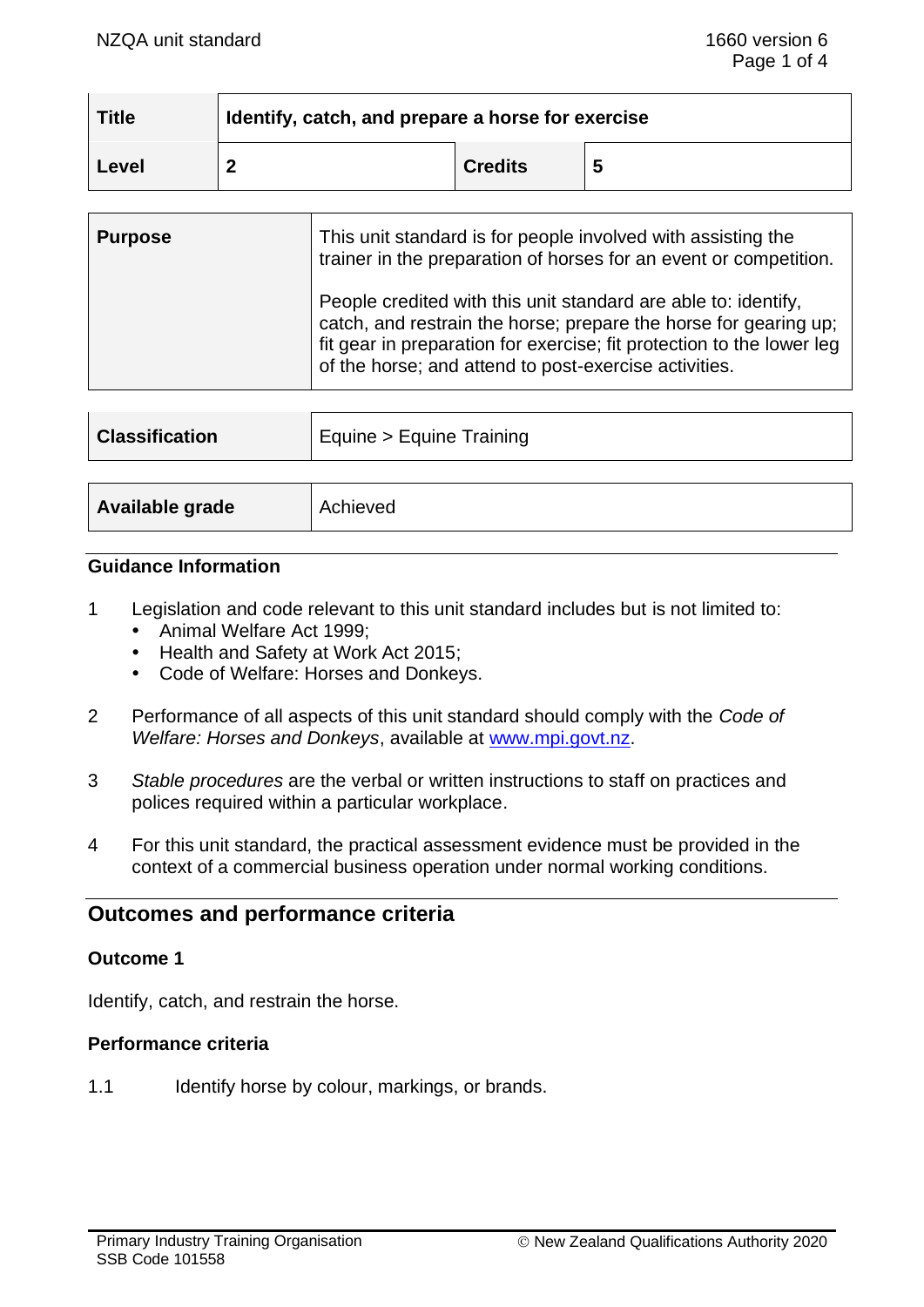1.2 Catch horse in a manner that does not endanger the horse, other horses, or people.

> Range catch in – paddock, stable, yard; evidence of either paddock, stable or yard is required.

1.3 Describe solutions for catching difficult horses in accordance with the situation.

Range using feed, body position, extra people, smaller area, verbal encouragement.

- 1.4 Fit halter in a manner which maintains control of the horse at all times, and with the horse calm throughout the procedure.
- 1.5 Lead horse in different situations while maintaining control at all times in a manner which is safe for the horse and the handler.
	- Range may include but is not limited to through gates which are opened then shut, through stable doors which are opened then shut, into and out of a yard; evidence of at least two situations is required.
- 1.6 Tie horse using a quick release knot, with sufficient length of rope for the horse to remain in a comfortable position while standing.

# **Outcome 2**

Prepare the horse for gearing up.

#### **Performance criteria**

- 2.1 Remove covers, with horse remaining calm, and place in a manner which is not likely to cause damage or endanger the horse.
	- Range may include but is not limited to sweat, canvas, wool, quilted, under-rug.
- 2.2 Groom horse to remove obvious signs of mud and sweat according to the activity and in accordance with stable procedures.

#### **Outcome 3**

Fit gear in preparation for exercise.

#### **Performance criteria**

- 3.1 Fit accessories in a manner which ensures efficient action and comfort for the horse, while horse remains calm and restrained at all times.
- 3.2 Fit saddle and saddle cloth and secure in a manner which ensures comfort for the horse, while horse remains calm and restrained at all times.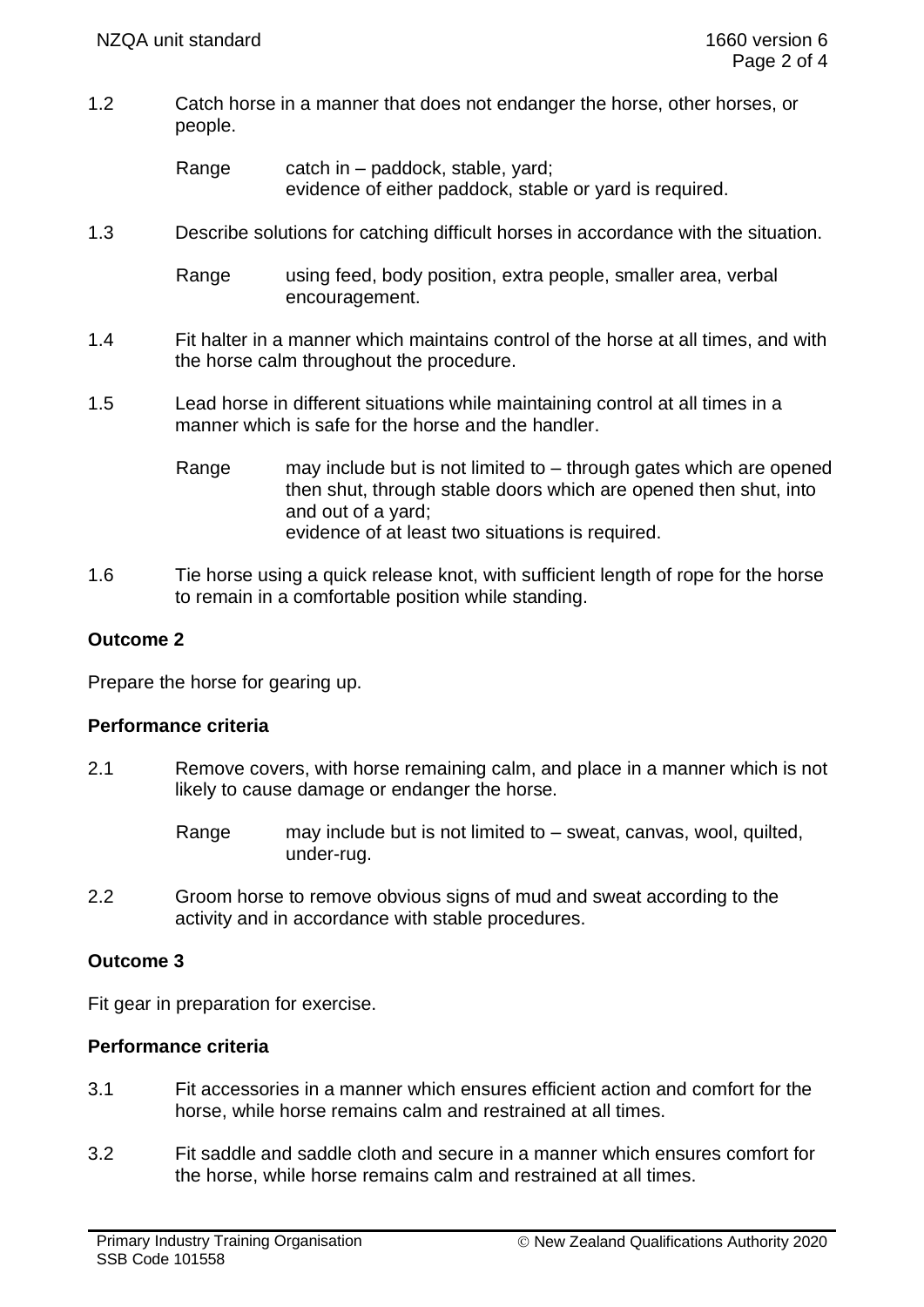3.3 Fit bridle with bit, while horse remains calm and restrained at all times.

Range fitting – comfortable for horse, bit works effectively.

3.4 Report ill-fitting and unsafe saddlery to the supervisor or trainer in accordance with stable procedures.

#### **Outcome 4**

Fit protection to the lower leg of the horse.

Range foreleg, hindleg.

#### **Performance criteria**

- 4.1 Apply leg protection, firm enough to be comfortable for the horse and to achieve its purpose.
	- Range may include but is not limited to brushing, tendon, shin and tendon, over reach, kneeboots, bellboots.

## **Outcome 5**

Attend to post-exercise activities.

#### **Performance criteria**

- 5.1 Remove gear in a methodical manner with horse restrained in a safe manner, and in accordance with stable procedures.
- 5.2 Cool horse, and check for injury in accordance with stable procedures.
- 5.3 Replace covers ensuring all fasteners are secured to a fit which is comfortable for the horse.
- 5.4 Release horse into an area as directed by the supervisor or trainer in a manner which is safe for the horse, the handler, and other horses.
	- Range may include but is not limited to stable, yard, paddock; evidence of either paddock, stable or yard is required.
- 5.5 Clean gear used for exercise to remove sweat and dirt and stored in accordance with stable procedures.

| <b>Planned review date</b> | 31 December 2025 |
|----------------------------|------------------|
|                            |                  |